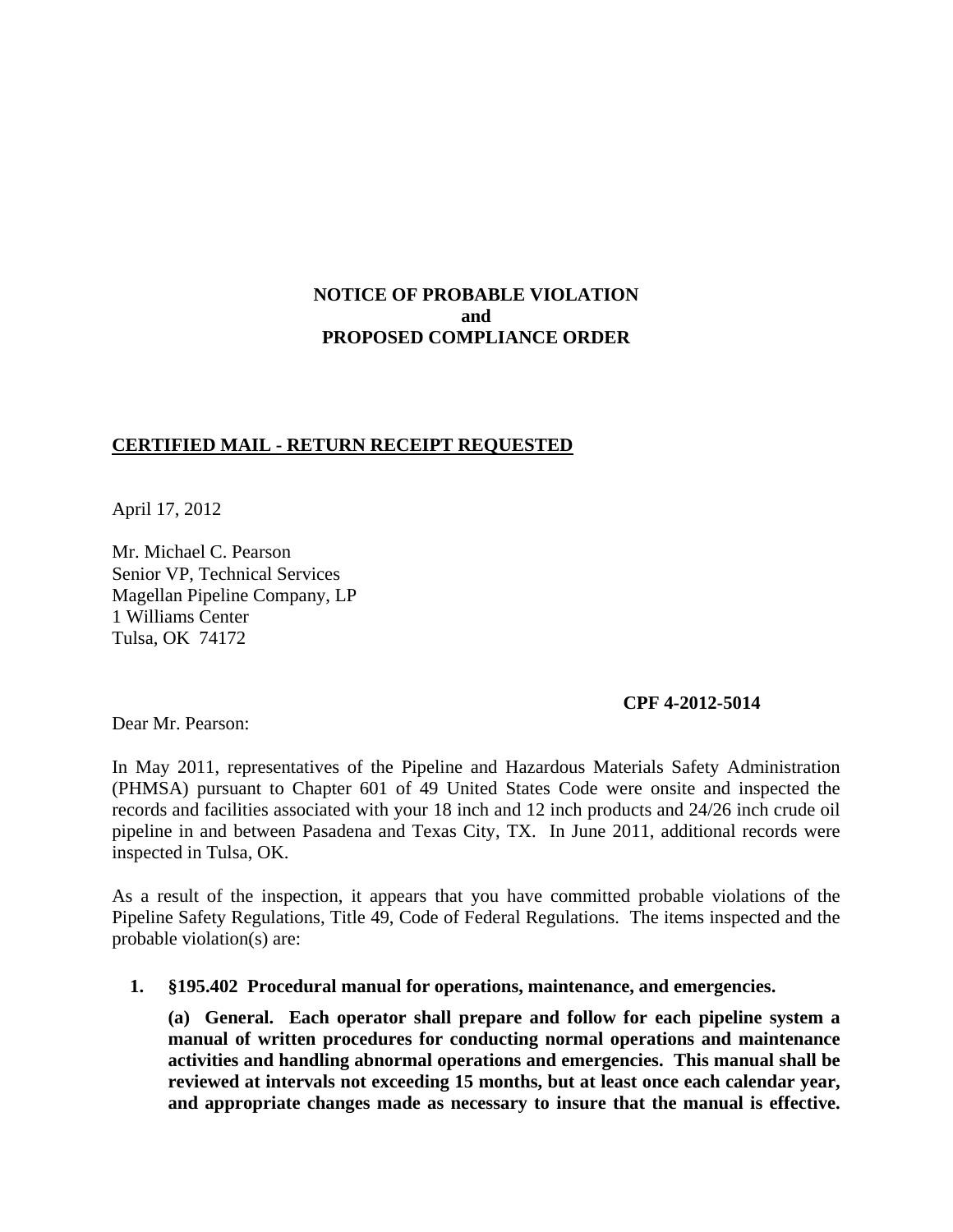# **This manual shall be prepared before initial operations of a pipeline commence, and appropriate parts shall be kept at locations where operations and maintenance activities are conducted.**

Magellan did not follow their procedures for valve inspection. In not doing so, they did not maintain proper security, protection from vandalism nor inhibit unauthorized operation of their valve.

Magellan's procedure for valve inspection 7.13-ADM-1035 section 3.2.2 states: "Verify that the valve security is in check (as applicable-chained and locked, fenced and locked, guard rails, signs and markers, etc.).

NOTE: It is the responsibility of area personnel to provide protection for each mainline valve from unauthorized operation or vandalism. Report evidence of vandalism to the Supervisor of Pipeline Integrity Engineering. All valves or valve boxes shall at a minimum be secured with a lock or a combination of a chain and lock."

Section 3.3 goes on to state "Document inspection of valve(s) within the Compliance Management System (CMS) and on the Mainline Valve Inspection Report."

During the field portion of the inspection it was observed at valve 54 at MP14.72 (North Clear Creek) that the security chain was corroded completely through. There was no fence or locked gate. This valve site was unsecured in a populated commercial area. These field observations contradict the records. The last valve inspection before the (PHMSA) inspection was performed on December 6, 2010, with no notation of these observed conditions according to the records provided by Magellan. The severity of the conditions would have had to exist at the time of the last inspection thus it appears that Magellan personnel did not follow their procedures.

#### **2. §195.428 Overpressure safety devices and overfill protection systems.**

# **(d) After October 2, 2000, the requirements of paragraphs (a) and (b) of this section for inspection and testing of pressure control equipment apply to the inspection and testing of overfill protection systems.**

Magellan could not demonstrate that they performed the required inspections and tests required by the regulations. Magellan uses tanks owned by others at the Kinder Morgan Pasadena Terminal and the Texas City Refinery to relieve surges from the Magellan pipelines. Thus these are breakout tanks in service to Magellan and as such they are required to perform the necessary inspections and tests. When asked during the inspection Magellan could not demonstrate nor provide records of inspections or tests of overfill protection systems of these in-service atmospheric and low-pressure steel aboveground breakout tanks.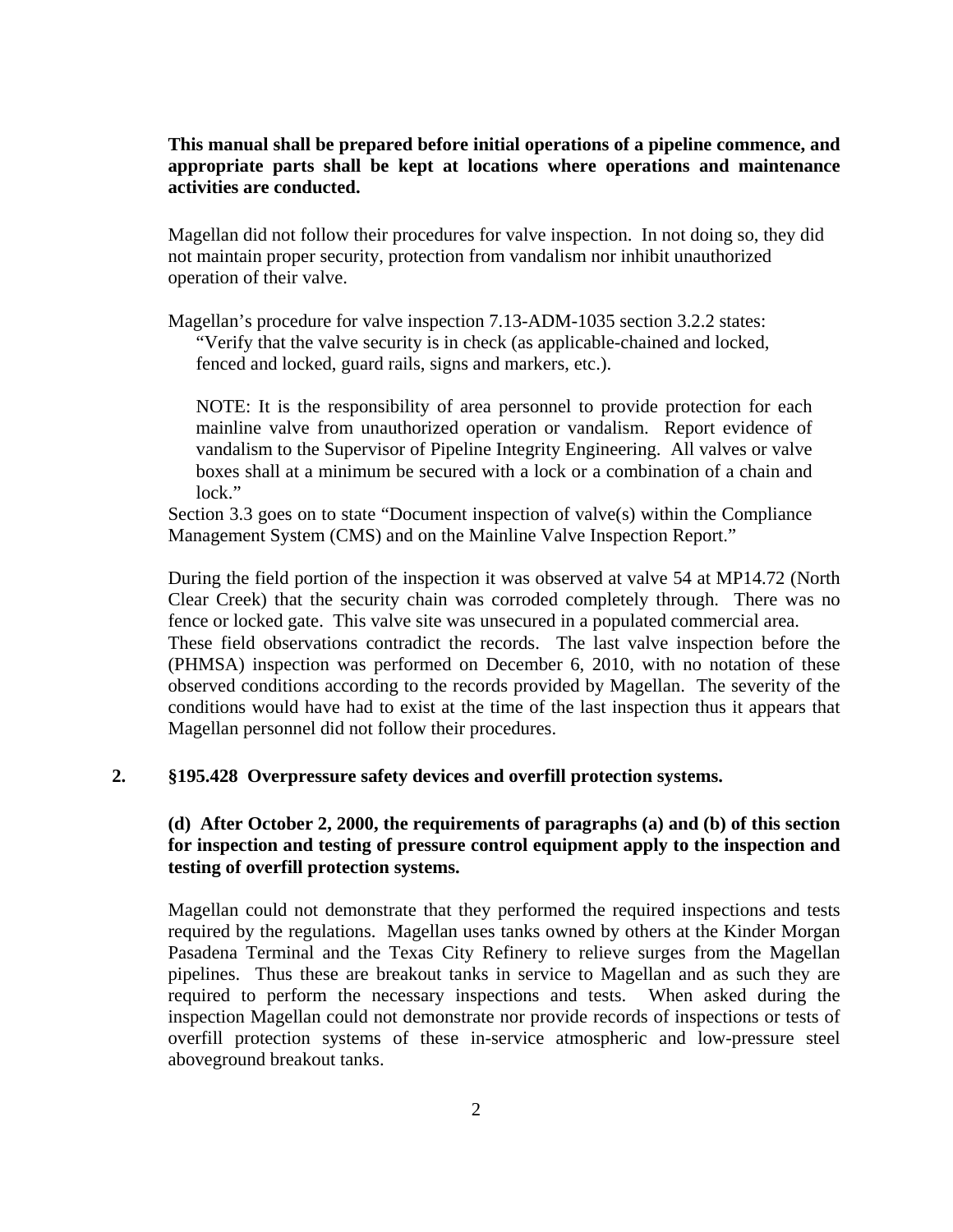The evidence demonstrates that the operator violated § 195.428(d) by failing to inspect and test these devices at the required interval. In the event that such inspections were, in fact, performed, the evidence demonstrates the operator violated  $\S 195.404(c)(3)$  by failing to maintain a record of each inspection and test required by this subpart for at least 2 years or until the next inspection or test is performed, whichever is longer.

#### **3. §195.432 Breakout tanks.**

**(b) Each operator shall inspect the physical integrity of in-service atmospheric and low-pressure steel aboveground breakout tanks according to section 4 of API Standard 653. However, if structural conditions prevent access to the tank bottom, the bottom integrity may be assessed according to a plan included in the operations and maintenance manual under §195.402(c)(3).**

Magellan could not demonstrate that they performed the required inspections of the physical integrity of in-service atmospheric and low-pressure steel aboveground breakout tanks according to section 4 of API Standard 653. Magellan uses tanks owned by others at the Kinder Morgan Pasadena Terminal and the Texas City Refinery to relieve surges from the Magellan pipelines. Thus these are breakout tanks in service to Magellan and as such they are required to perform the necessary inspections and tests. When asked during the inspection Magellan could not demonstrate nor provide records of inspections or tests of the breakout tanks associated with Magellan pipelines and owned and operated by others at the Kinder Morgan Pasadena Terminal and the Texas City Refinery.

The evidence demonstrates that the operator violated § 195.432 by failing to inspect the tanks as required. In the event that such inspections were, in fact, performed, the evidence demonstrates the operator violated  $\S 195.404(c)(3)$  by failing to maintain a record of each inspection and test required by this subpart for at least 2 years or until the next inspection or test is performed, whichever is longer.

#### **4. §195.579 What must I do to mitigate internal corrosion?**

**(a) General. If you transport any hazardous liquid or carbon dioxide that would corrode the pipeline, you must investigate the corrosive effect of the hazardous liquid or carbon dioxide on the pipeline and take adequate steps to mitigate internal corrosion.**

Magellan transports hazardous liquid that could corrode the pipeline, but could not demonstrate at the inspection that Magellan has investigated the potential corrosive effect of the hazardous liquid on the pipeline and taken adequate steps to mitigate internal corrosion. Magellan did not provide documentation of a corrosive effect investigation during the audit.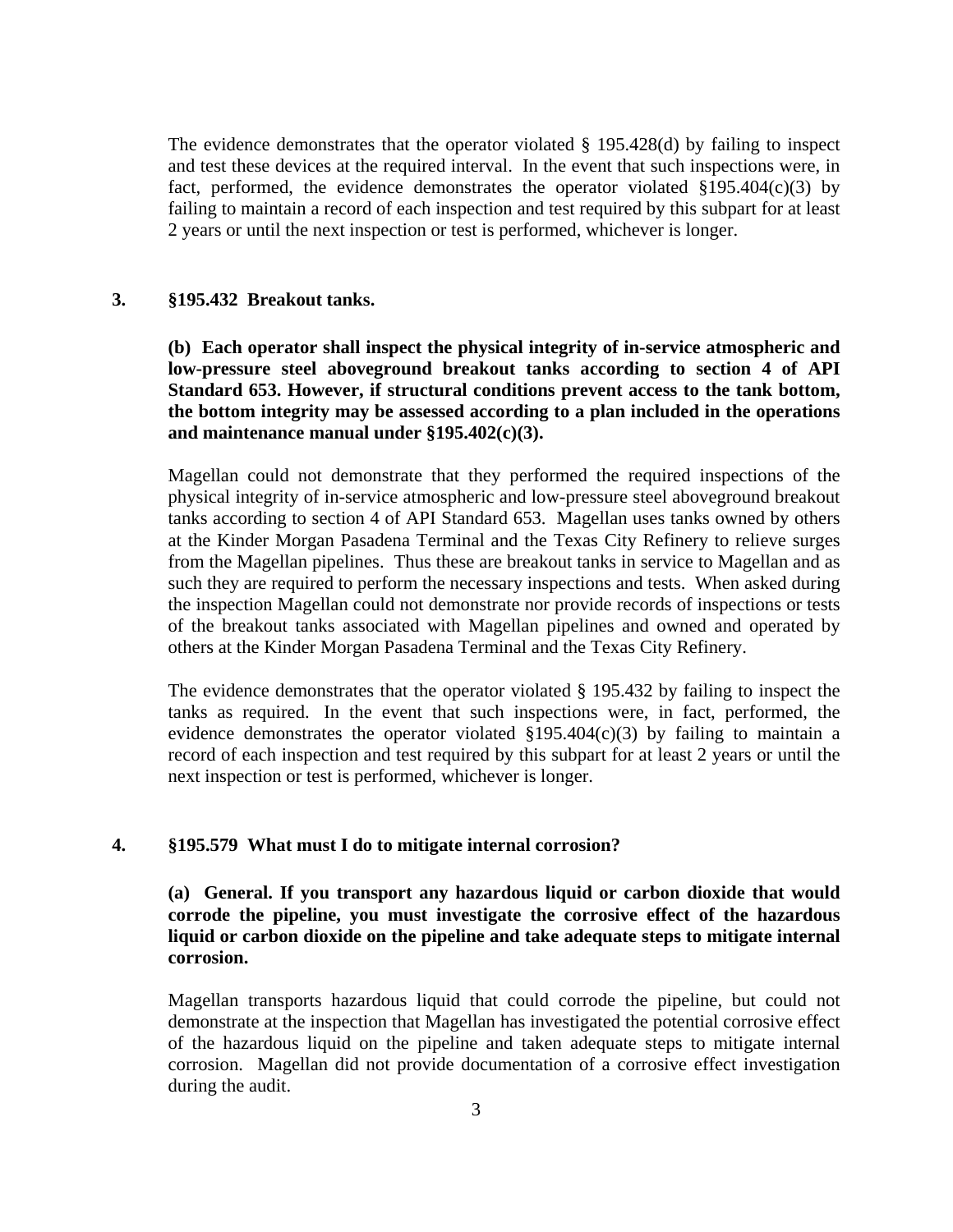**5. §195.581 Which pipelines must I protect against atmospheric corrosion and what coating material may I use?**

**(a) You must clean and coat each pipeline or portion of pipeline that is exposed to the atmosphere, except pipelines under paragraph (c) of this section.**

**(b) Coating material must be suitable for the prevention of atmospheric corrosion.**

**(c) Except portions of pipelines in offshore splash zones or soil-to-air interfaces, you need not protect against atmospheric corrosion any pipeline for which you demonstrate by test, investigation, or experience appropriate to the environment of the pipeline that corrosion will:**

(**1) Only be a light surface oxide; or**

# **(2) Not affect the safe operation of the pipeline before the next scheduled inspection.**

Magellan did not protect its pipelines against atmospheric corrosion. During the field portion of the inspection on May 5-6, 2011, it was noted that the piping at the 18" Texas City pump station and the 26" Span at Hwy 3 North of El Dorado Blvd had paint and coating failure and surface corrosion. The 12" Latham Lateral also had areas of significant atmospheric corrosion noted during the inspection.

## Proposed Compliance Order

With respect to items 1, 2, 3, and 4 pursuant to 49 United States Code § 60118, the Pipeline and Hazardous Materials Safety Administration proposes to issue a Compliance Order to Magellan Pipeline Company, LP. Please refer to the *Proposed Compliance Order*, which is enclosed and made a part of this Notice.

## Warning Items

With respect to items 5, we have reviewed the circumstances and supporting documents involved in this case and have decided not to conduct additional enforcement action or penalty assessment proceedings at this time. We advise you to promptly correct these items. Be advised that failure to do so may result in Magellan Pipeline Company, LP being subject to additional enforcement action.

## Response to this Notice

Enclosed as part of this Notice is a document entitled *Response Options for Pipeline Operators in Compliance Proceedings*. Please refer to this document and note the response options. Be advised that all material you submit in response to this enforcement action is subject to being made publicly available. If you believe that any portion of your responsive material qualifies for confidential treatment under 5 U.S.C. 552(b), along with the complete original document you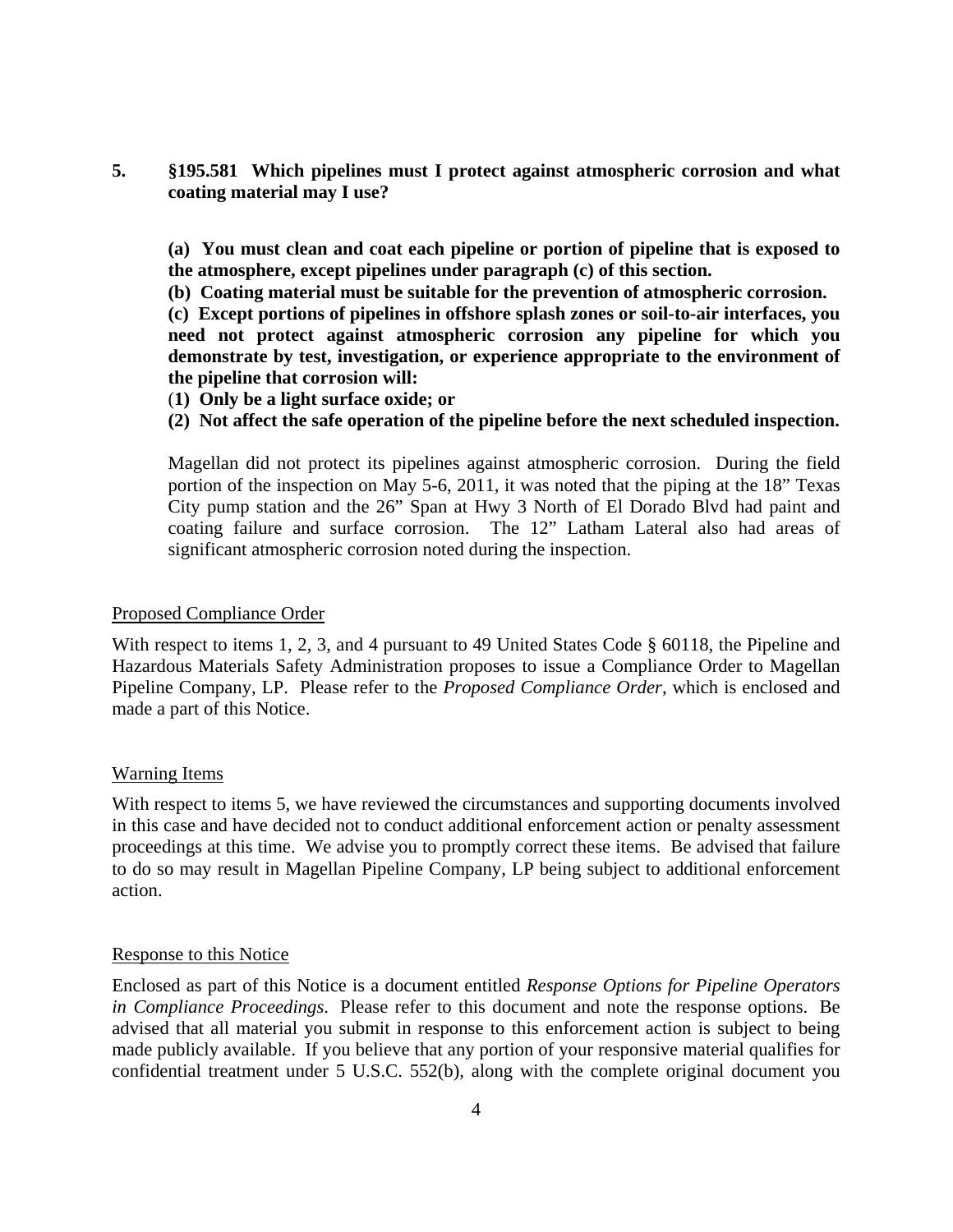must provide a second copy of the document with the portions you believe qualify for confidential treatment redacted and an explanation of why you believe the redacted information qualifies for confidential treatment under 5 U.S.C. 552(b). If you do not respond within 30 days of receipt of this Notice, this constitutes a waiver of your right to contest the allegations in this Notice and authorizes the Associate Administrator for Pipeline Safety to find facts as alleged in this Notice without further notice to you and to issue a Final Order.

In your correspondence on this matter, please refer to **CPF 4-2012-5014** and for each document you submit, please provide a copy in electronic format whenever possible.

Sincerely,

R. M. Seeley Director, Southwest Region Pipeline and Hazardous Materials Safety Administration

Enclosures: *Proposed Compliance Order Response Options for Pipeline Operators in Compliance Proceedings*